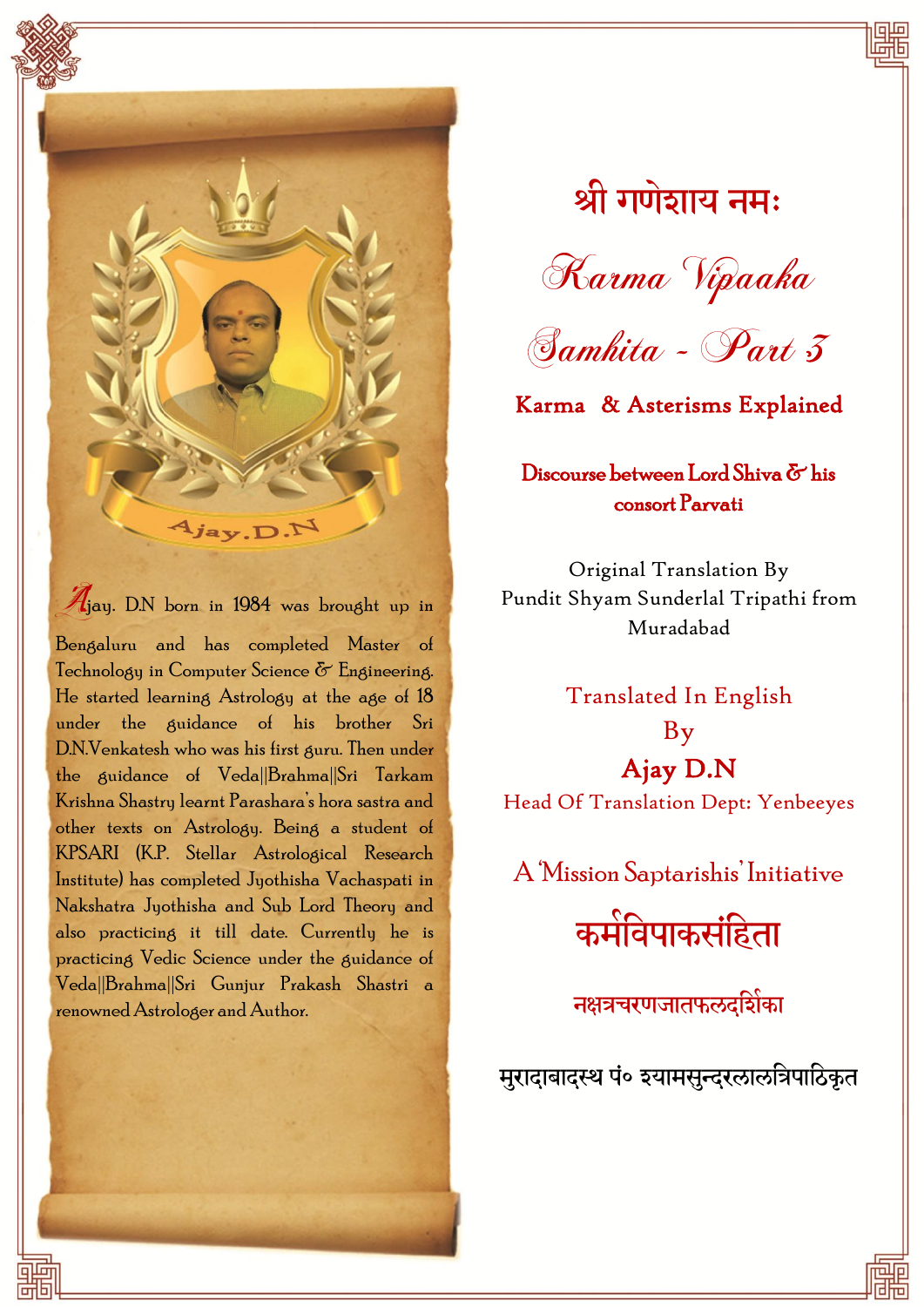#### अथ सप्तभोऽध्याम्॥७॥

## स्त्रीणां कमेविपाकः।

#### Chapter 7

#### Karma Vipaaka (Ripening of actions done in former life/Birth) of Female Natives

#### पावेत्युवाच॥

## देवदेव महादेव सृष्टिस्थितिलयात्मक। स्त्रीणां च कमे संबूहि दयां कृत्वा ममोपरि॥१॥

*Parvati asks, Hei Mahadeva, You are the Creator, Protector and Destroyer; I am keen on knowing the fruits of good and bad deeds experienced by female natives, could you please shed light on that.||1||*

#### ईश्वर उवाच॥

#### नारीणां शृणु मे सर्वे यत्कृतं पूर्वजन्मनि। ततोऽहं संप्रवक्ष्यामि समासेन वरानने॥२॥

*Shiva speaks, Hei Parvati, Listen, I will tell you the past life deeds of female natives in a concise manner.||2||*

#### पूर्वजन्मनि या नारी पतिनिन्दां चकारह। तेन पापेन भो देवि न स्त्री पुष्पवती भवेत्॥३॥

*A woman in her past life who always kept detracting her Husband will not attain puberty because of this papa karma.||3||*

## यदा रैप्यस्य वै वृक्षं स्वाङ्गुष्ठपरिमाणकम्। पल पञ्चमितं देवि दद्याद्वेदविदे प्रिये॥४॥

*As atonement she has to donate a tree which is made out of 20 tole of silver and should be equal to her thumb in its size to a Brahmin who knows vedas.||4||*

### तदा पुष्पं भवेद्देवि नात्र कार्या विचारणा। पतिं सुप्तं परित्यज्य परपुंसि रता भवेत्॥ ५॥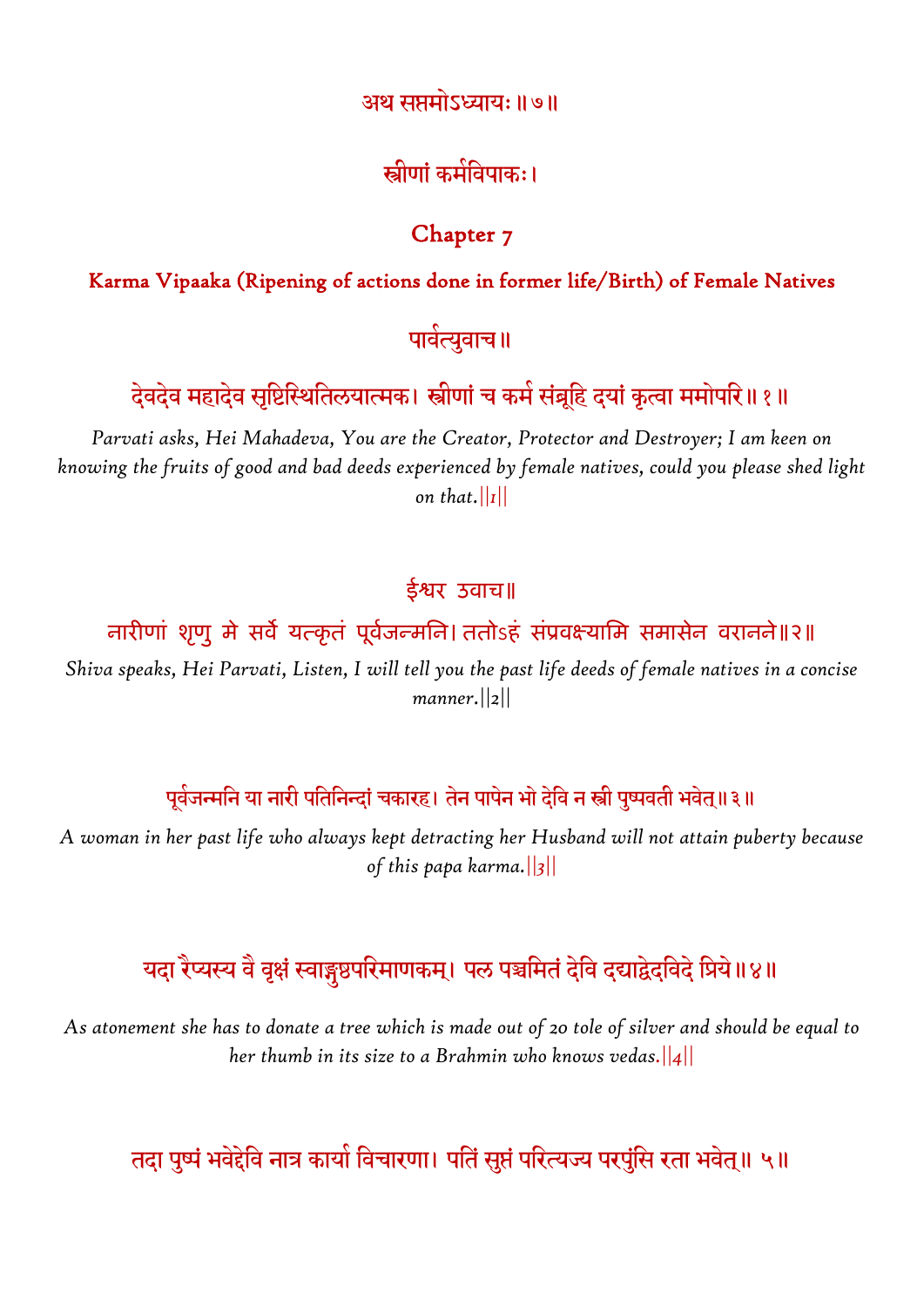*Hei Devi, then she will definitely attain puberty. A female who is living happily with her husband leaves him when he is in sleep and makes physical relation with a stranger||5||*

# तेन पापेन भो देवि वन्ध्या नारी प्रजायते। सुवणेस्य कृतं वृक्षं फलपुष्प समन्वितम्॥६॥

*Listen Parvati, because of this bad deed she will be a barren women, to be freed from this karma she need to donate a tree made out of gold with flowers and fruits to a veda brahma||6||*

## दद्योद्वेदविदे नारी पतिसेवासु तत्परा। ततः पुत्रं प्रसूयेत् सुवर्णपलतो दश॥७॥

*and should be obedient to her husband looking after him and fulfilling all his needs, then she can beget children.||7||*

## परपुंसि रता नारी स्वपतिं मिष्टवादिनी। तेन पापेन भो देवि कन्यापत्यं च जायते॥८॥

*Hei Parvati, If a female has betrayed her husband and be interested in having relation with other men will beget only female issues.||8||*

## रैप्यस्यैव कृतं लिङ्गं पलपञ्चदशेन तु। पूजयित्वा प्रयत्न्न दद्याद्विप्राय श्रोत्रिणे॥९॥

*To atone, she has to make a Shiva Ling out of silver which weighs 15 Pala which is equal to 45 tole (1 tole=11 gms), then she has to perform puja accordingly and donate it to a Brahmin who has studied vedas.||9||*

## ततः कन्या तु न भवेच्छुभं पुत्रं प्रसूयते। सततं वै यदा नारी कुलटाधमेचारिणी॥१०॥

*Then she can deliver male child which looks beautiful. If a female is always indulged in prostitution||10||*

## तेन कर्मविपाकेन नारीगर्भै विनश्यति। ततः प्रभूजयेद्देवं शंखचक्रगदाधरम्॥११॥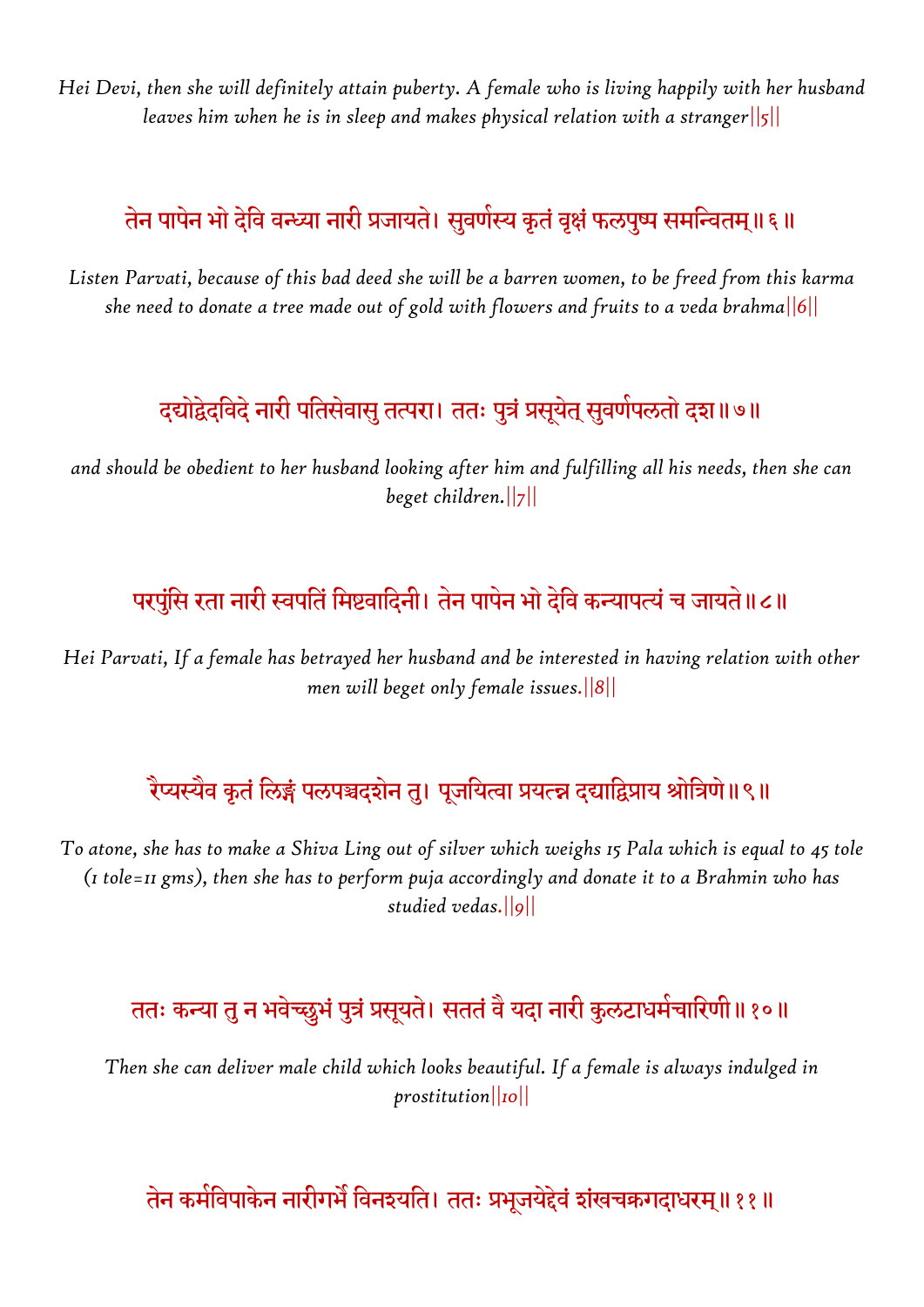*will deliver only dead children, to be freed from this bad karma she has to worship Gadaadhara i.e lord Vishnu ||11||*

# प्रयागे मकरे स्नानं पतिना तु सहाचरेत्। स्वर्णशृङ्गं रौप्यखुरं मुक्तालांगूलग्रन्थितम्॥१२॥

*and on the auspicious day when Sun is in the zodiac sign Capricorn (Winter Solstice or Makara Sankraman) take bath in Prayag with the husband and need to donate an ox which is decorated with gold on it horns, the hoof with silver and the tail with precious Pearls ||12||*

## दद्यात्सदक्षिणों देवि वृषभें विदुषे तथा। या पतिं दुबेलें त्यक्त्वा परेण सह संगता॥१३॥

*with dakshina (rewards) to a Brahmin who is learnt. Hei Devi, If a female has left his physically disabled husband and becomes a concubine,||13||*

## तेना पापेन भो देवि दरिद्रा पुत्रवजिंता। ततः कुमारीं संपूज्य ब्रह्मविष्णुमहेश्वरान्॥१४॥

*because of this paapa karma she will suffer from penury and be barren in her next birth. To get rid of this paapa karma should worship Kumaari (female child with less than 12 years of age) and Lord Brahma, Vishnu and Shiv should also be worshipped.||14||*

## पूजयदब्दमेकं तु प्रत्यहं नियता प्रिये। वर्षै पूर्णै ततस्तस्य वस्त्रं दत्वा विसजेयेत्॥१५॥

*Hei Parvati, she should continue worshipping accordingly till a year is completed and then donate cloths to a Kumaari which completes the formalities of the puja.||15||*

# व्रतं सूर्यस्य वै कुर्यात्प्रणम्य प्रतिवासरम्। तदा नारी पूर्वपापं दहत्येव न संशयः॥१६॥

*And on a Sunday start Surya vrath (penance), and saluting Sun God daily will definitely scorch the paapa karma.||16||*

## मिष्टं भुंक्ते तु या नारी पत्युमिष्टं ददाति न। तेन पापेन सा नारी मुखे दैगेन्ध्यधारिणी॥१७॥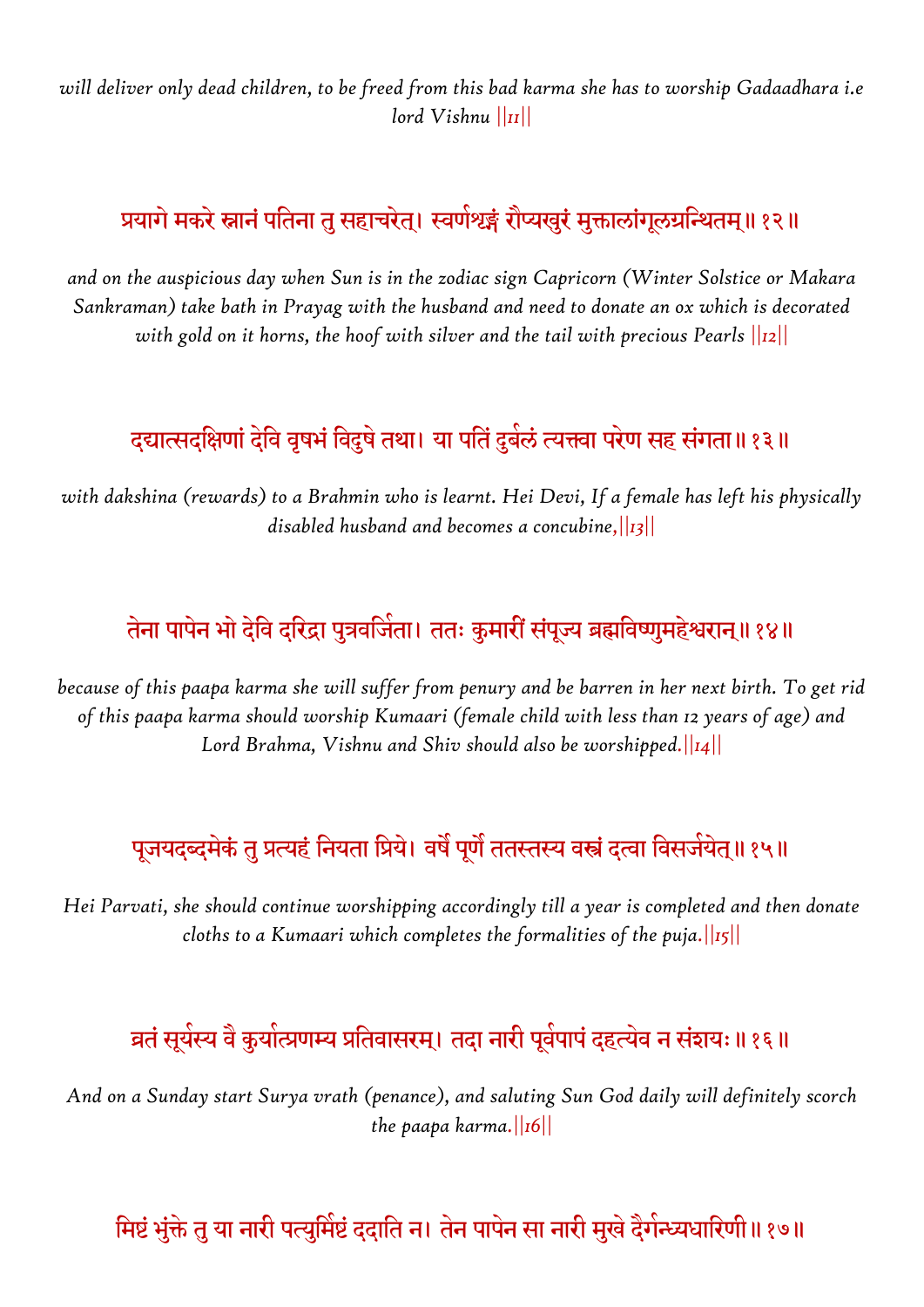*If a female eats everything she likes without giving it to her husband, she will breath out bad odour from her face (mouth).||17||*

## गुडं वा मधु वा खण्डं विप्राय प्रयता सदा। प्रयच्छति यदा देवि मुखे शुद्धिश्च जायते॥१८॥

*As atonement she has to donate Jaggery or raw sugar always with dakshina to a Brahmin which cleanses the bad smell of her face||18||*

## स्वपतिघ्नी च या नारी रण्डा भवति नान्यथा। तया नित्यं प्रभूज्या च तुलसी भक्तिभावतः॥१९॥

*If a female in her previous birth had killed her husband, she will be a widow in the present birth without any doubt, to be freed from this karma she has to adore Tulasi (holy Basil plant).||19||*

ऊजैं माघे च वैशाखे प्रातः स्नानं समाचरेत्। एकादशीव्रतं नित्यं द्वादशाक्षरविद्यया॥२०॥

*In the chandramaana month of Kartika, Maagha and Vaishaka get up early in the morning and take bath, should do Ekadashi vrat and chant dwaadashaakshara (Om Namo Bhagavate Vaasudevaaya) mantra daily.||20||*

## जपं कृत्वा प्रयत्नेन पतिरूपाय विष्णवे। समर्पनं ततः कुर्यात् शीघ्रं पापं प्रणश्यति॥२१॥

*Then she has to dedicate herself in adoring Vishnu in the form of her husband, by doing this her paapa karma of killing husband will definitely be wasted.||21||*

### यदा पापयुता नारी गर्भपातं च कारयेत्। तेन दुश्चरितेनेह ज्वरकुक्षिप्रपीडनम्॥२२॥

*If a female has forcefully made a pregnant women to abort will suffer from fever and a troubled abdomen||22||*

योनिशूलं भवेद्देवि गुदरोगे भमन्दरः। तदा कुर्यात् प्रयत्नेन ब्राह्मणीं ब्राह्मणं तथा॥२३॥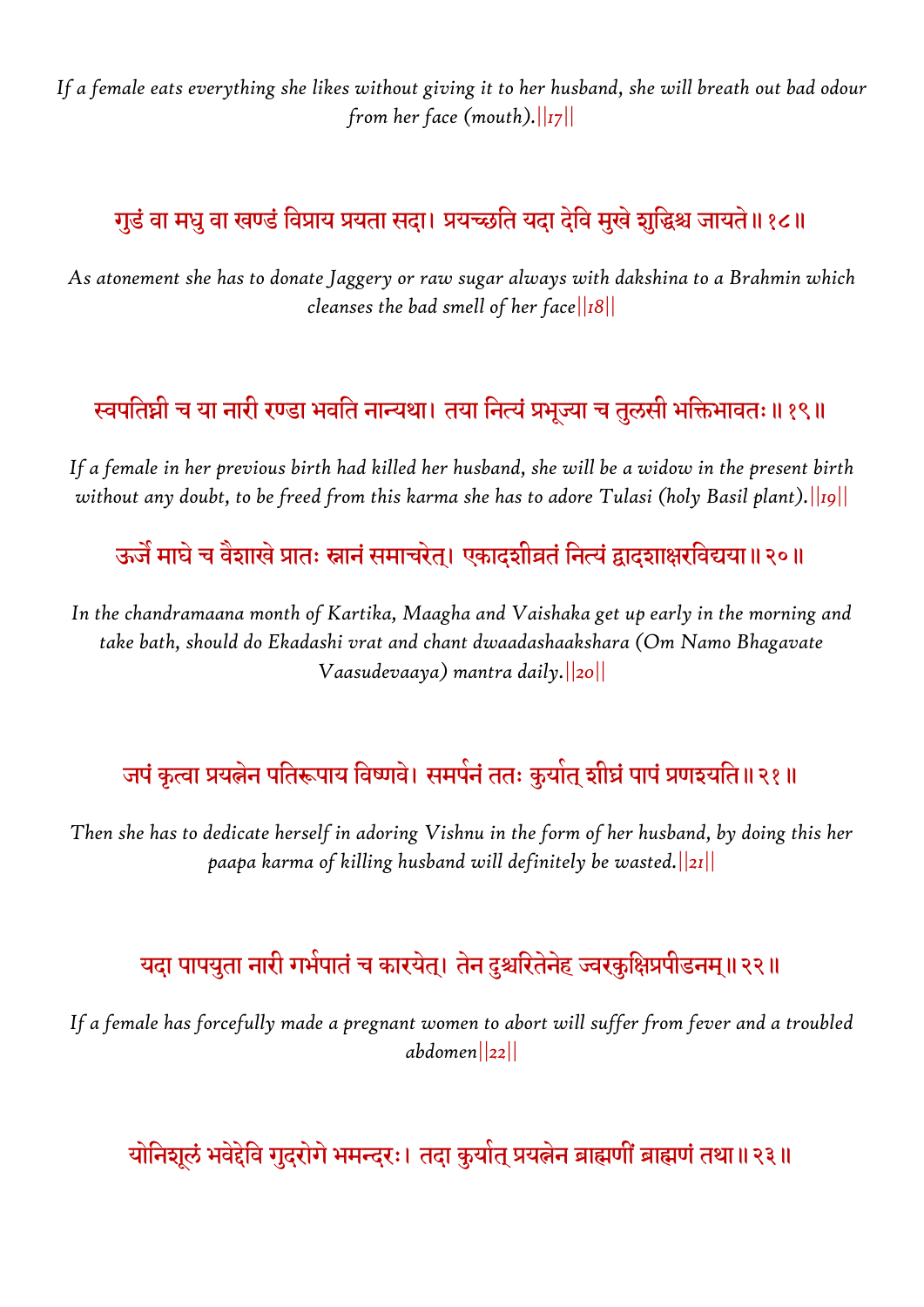*Hei Devi, she will also suffer from venereal diseases, anal diseases, piles etc., as atonement she has to worship statue of a Brahmin couple||23||*

# रौप्यस्य च महादेवि दशनिष्कस्य भक्तितः। प्रत्यहं पूजयेद्देवि पत्युराज्ञां समाचरेत्॥२४॥

*Hei Mahadevi, made out of silver weighing ten Nishka*<sup>1</sup> *twice a day as per rituals and should look after her husband with care and should obey him.||24||*

# भोजयेद्विविधैश्चान्नैर्घृतखण्डसमन्वितैः। गोदानां च ततः कुर्यात् भक्त्या विद्योपजीविन्॥२५॥

*Arrange a community Lunch for Brahmans and offer them cuisine's made out of ghee and raw sugar and then do a "Go daan"(Donating cow with its calf) for that brahmans who earn their daily meals from knowledge that they have.||25||*

# यदा नारी च दुष्टात्मा स्वपतौ दुर्वचो वदेत्। तदा कण्ठे भवेद्रोगो नासिकायां च पीनसम्॥२६॥

*A wicked wife in her previous birth spoken wickedly on her husband will suffer from troubles in her throat and Nose (dust infection),||26||*

# वातगुल्मं वापि शिवे श्वेतपुष्पं प्रजायते। रौप्यपुष्पयुतं देवि सुवर्णेन समन्वितम्॥२७॥

*Hei Devi, she will be troubled from Vaata Gulma (windy disorder in the belly, especially in spleen), Sweta Puspa (a kind of white flowery patches on the skin) disease, to atone she has to donate flowers made out of an alloy of Silver and Gold,||27||*

## दद्याद्विप्राय विदुषे तदा सप्तपलं शुभे। कन्यकां कलहादुष्टा हन्ति नारी यदा हठात्॥२८॥

and also a tree which weighs 7 Pala<sup>2</sup> to a learnt Brahmin. If a wicked woman in her previous birth *has killed a girl because of grudge||28||*

 $\overline{a}$ 

 $1$ Nishka = A weight equal to 108 Tole,

<sup>2</sup> One Pala=3 Tole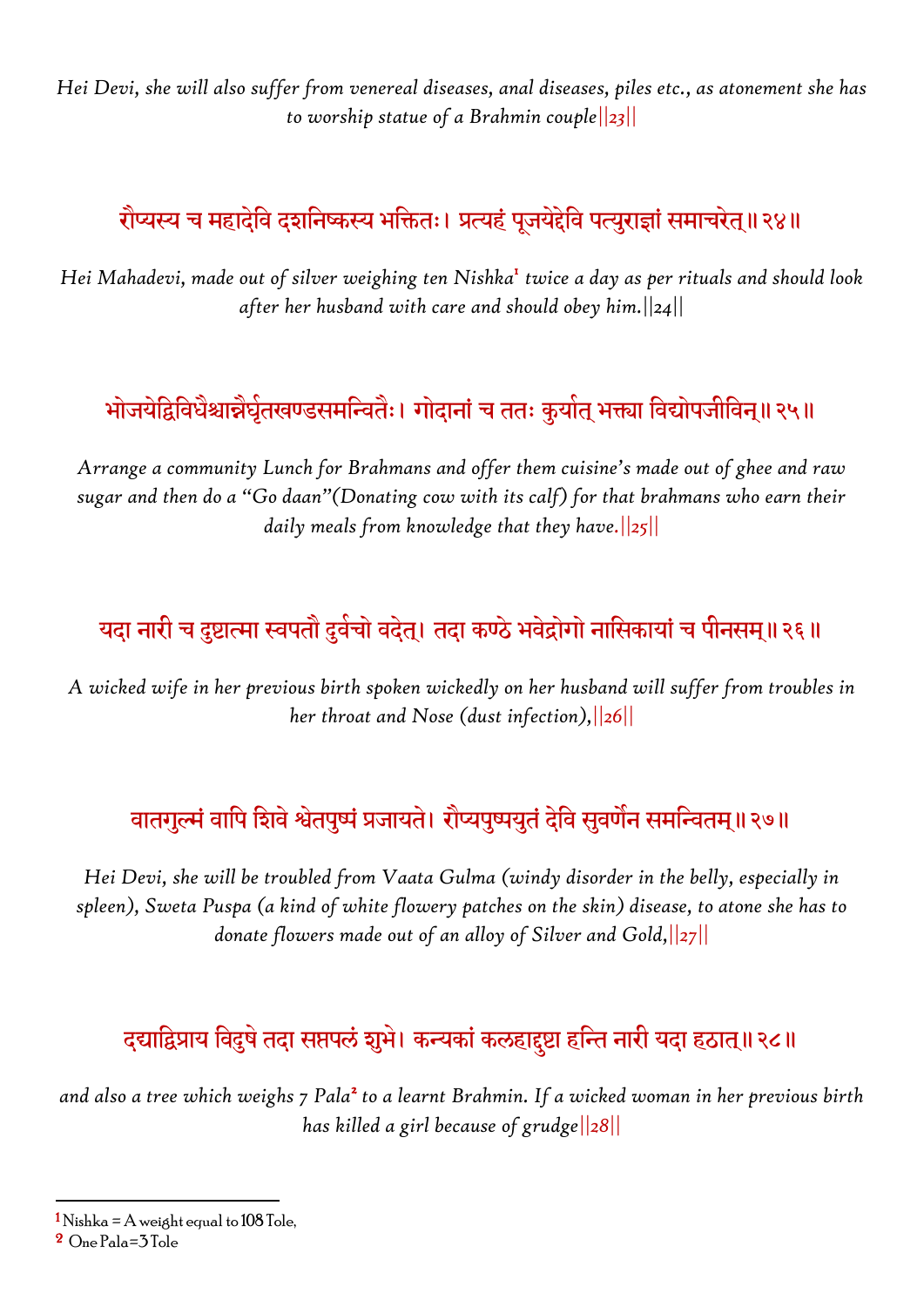## तदा कुष्ठं भवेद्देवि जन्म जन्म दरिद्रता। सूयेस्य पूजनं कान्ते सदा नारी व्रतं चरेत्॥ २९॥

*she will suffer from leprosy in the present birth and from penury in the successive incarnations, Hei Parvati, to be freed from this paapa karma she has to worship Sun God and should follow the religious ritual that a woman has to follow.||29||*

## मासे मासे शनौ वारे वृक्षे विष्णुस्वरूपिणी। विधिवत्पूजनं कुर्यात् पूर्वपापं विशुद्धयति॥३०।

*She should worship peepal tree accordingly on Saturdays of every month, by performing these rituals her bad deeds of previous birth will be cleansed ||30||*

## श्वश्रूं च श्वशुरं चैव नित्यं कूरवचो वदेत्। तेन पापेन भो देवि स्वेतपुष्पं तनौ भवेत्॥ ३१॥

*Hei Devi, if a woman in her previous birth had always spoken wickedly to her in-laws (parents of her husband) will suffer from Sweta Puspha disease*<sup>3</sup> *.||31||*

1

<sup>3</sup> Karma effect is nakshatra charan based but can a broad meaning be brought out. Verses of Karma from ancient classics such as Karma Vipak Samhita need to be decoded into astrological techniques in order to understand the effects of Karma, unfortunately none of our elders have done this to set some parameters for us to follow. Thus we all are treading on unknown territory and this would be the first attempt ever. At the same time even if we try to decode one shloka, the logic of decoding does not fit into other verses. What follows below is an attempt to decode this shloka but this scribe requests modern astrologers not to follow this practice of decoding shlokas for the sake of fame as its unshastriac to do so and only the highest Gurus should do it who are spiritually advanced. The word Sweta Puspha/Sweta Kushta have given us a lot of struggle to understand it and after consulting 8 scholars we get varied opinions like leprosy, white patches of skin, venereal disease and so on. Lets for now for the sake of example take as white patches of skin or broadly a skin disease.

Now 7H for a females chart is chart of husband and  $2^{\text{nd}}$  from it is the family of the husband, that is the inlaws of the female. Ones speech is 2H (note Jatakalankara says it is 5H), so if one speaks against ones inlaws the 2H-8H connection is made and the bad karma is deposited in the 8H (too), at the same time one while ill speaking (Mer) is depositing the malefic energy of Mer into the 8H. The karaka of this house is Saturn, ones speech karaka is Mercury, so there has to be some connection between chronic roga (disease) karaka Saturn and Mercury who represents skin, thus the verse says that in the next birth the native would get a skin disease (probably leprosy) and we all know that worship of Sun is best for removing skin disease as per our shastras and also as per medical science (sun's rays). Now come back to Saturn and Mercury, you would see that some connection has to be there between 6H, karaka Saturn and/or Mercury or Sun to create some form of skin disease or leprosy. Can this logic be extended to present incarnation of male natives, probably?. Let's see some examples

<sup>1)</sup> Robert I, King of Scotland - Date: 18th July 1274 Time: 23:36 LMT (-0:02) Place: Writtle, England - Lat: 51 N 44, Lng: 00 E 26 RoddenRating: AA. DataSource: Quoted BC/BR. SourceNotes: Martin Harvey Nativitas I quotes historic records: July 11 OS, 11:30 PM LAT.

Biography: Scottish royalty, the eighth Robert de Bruce, grandson of Robert de Brus the Competitor who had claimed the throne through his mother, Isabell II. Robert the Bruce reigned from 1306 to 1329 and died on 6/07/1329 OS, Cardross, Scotland, possibly of leprosy.

Aries Asc Bharani nak 2nd charan, Now in his chart you would find 6H is ruled by Mer's sign Virgo and has Saturn placed in it, aspected by 8L Mars

<sup>2)</sup> Male Native – from personal records - August 5, 1961 Time: 9:16:00 Place: Madras, India. He has white patches on his skin. Virgo Asc (note Virgo Asc so focus will be 6H as per previously published BSP rule), 6H is ruled by Saturn's sign Aq and Saturn is in 5H retro but aspecting by  $7<sup>th</sup>$  aspect Mercury and Sun. 8L once again aspects the 6H as in previous case. Readers should research further and send their feedback. – SA Editor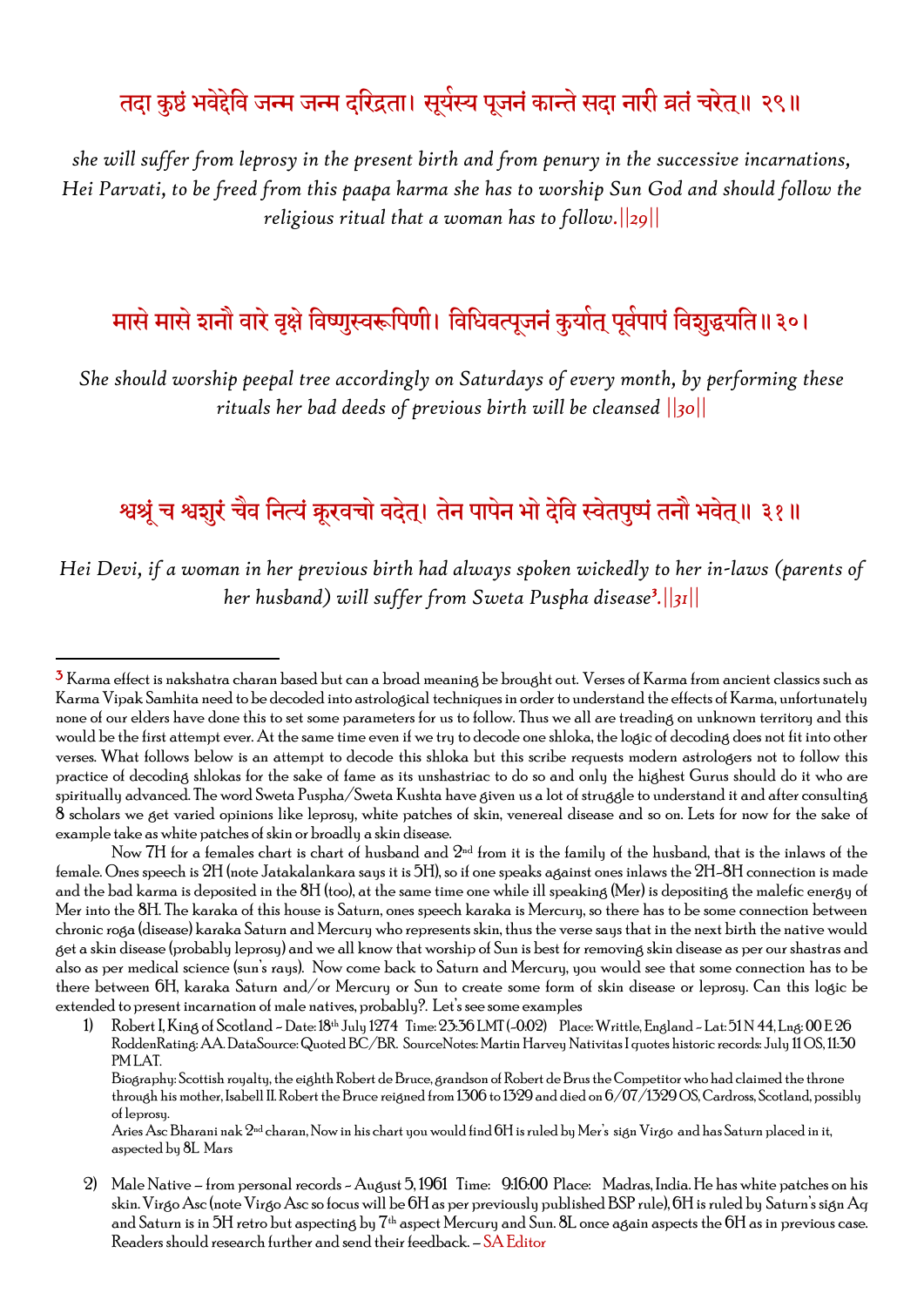# सूर्यस्य प्रतिमां देवि सुवर्णात्रेपलस्य च। दद्याद्वेदविदे देवि सूर्यस्यैव व्रतं चरेत्॥३२॥

*Hei Devi, as atonement she has to adore a statue of Sun god made out of Gold weighing 3 Pala and donate it to a Brahmin who is well versed in vedas and should do Surya Vrata as per ritual for rest of her life which relieves her from Sweta Puspha disease||32||*

### इति श्री कमेविपाकसंहितायां स्त्रीकमेकथनं नाम सप्तमोऽध्यायः ॥७॥

#### Thus ends the 7<sup>th</sup> Chapter of Karma Vipaaka Samhita containing Karma Vipaaka of Female Natives and Atonement's.

#### अथ अष्टमोऽध्याय:॥८॥

#### भरणीनक्षत्रफलम्।

#### Chapter 8

#### Bharani Nakshatra Phalam

#### शिव उवाच॥

#### भरण्याः प्रथमे पादे नीलकण्ठोऽभवद्विजः। ब्रह्मकमेपरिभ्रष्टः काकुत्स्थनगरे शुभे॥१।

*Shiva Speaks, A native Born in Bharani 1st charan, in his previous birth was a Brahmin called Neelakanta, was not doing any of his daily ritual stayed in a beautiful city called Kaakutsya.||1||*

## वैश्येन सह मित्रत्वं कय्यं कृत्वा दिने दिने। ब्राह्मणी तत्र वृद्धाऽऽसीत्पतिपुत्रविवजिता॥२॥

*He had a Vaisya friend with whom he was dealing in business used to buy articles, there was an old Brahmin woman in that city had neither husband nor son and was abandoned.||2||*

### तस्या द्रव्यं गृहीतं च विक्रयाथैं द्विजेन तु। ततो बहुदिनं यातं तस्या द्रव्यं न दत्तवान्॥३॥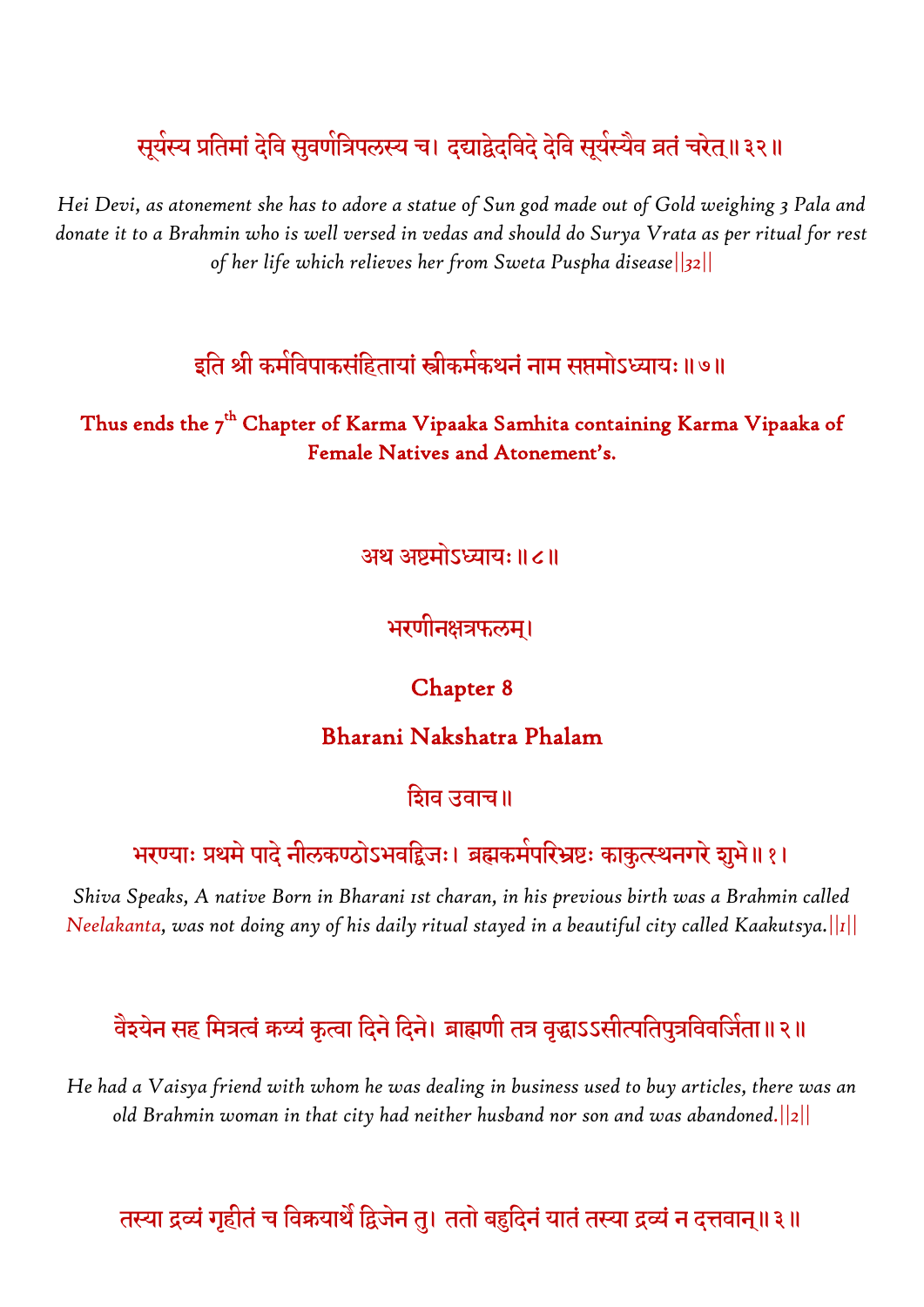*Neelakanta once borrowed money from this old woman for the sake of business, days passed by but Neelakanta did not repay the money that he had borrowed.||3||*

# एवं बहुतिथे काले तस्य मृत्युरजायत। ब्रह्मकमेपरिश्रंशान्नरके पतनं प्रिये॥४॥

*In course of time Neelakanta died, because of his deeds he got into the hell.||4||*

# नरकान्नीःसृतो देवि सपेयोनिरजायत। सपेयोनिफलं भुक्त्वा गदेभवमुपागतः॥५॥

*Hei Parvati, after getting out of the Naraka (Hell) he took birth as a Snake, after being a snake he took birth as a donkey.||5||*

#### पुनः सम्प्राप्तवान् देवि मध्यदेशे च मानुषम्। धनधान्यसमायुक्तः पुत्रकन्याविवजितः॥६॥

*After some repentance in both this births, Hei Devi, He took birth as a human being in Madhya Desha and was very rich but devoid of children.||6||*

### ततो बहुतिथे काले तदा कन्याऽभवित्प्रिये। स्वणै पूर्व हृतं देवि स्वणेसम्बन्धजा सुता॥७॥

*Hei Devi, after a long time a female child was born in relation with the deed that he had done of not requiting the money (gold) that he had borrowed from that old woman in his previous incarnation as man (the child that has born to him is the same woman*<sup>4</sup> *).||7||*

## ततः सा वर्धिता कन्या विवाहश्वभवत् खलु। पितृमातृप्रिया नित्यं युवति तु यदाऽभवत्॥८॥

*As the days passed by the girl grew up and her parents had great affection towards her.||8||*

## तदा सा विधवा जाता मातापित्रोश्व दुःखदा। पुनः पुत्रविहीनत्वं प्रायश्चित्तमतः श्रणु॥९॥

**.** 

 $4$  Most important point to understand the karma of bad children.  $-$  SA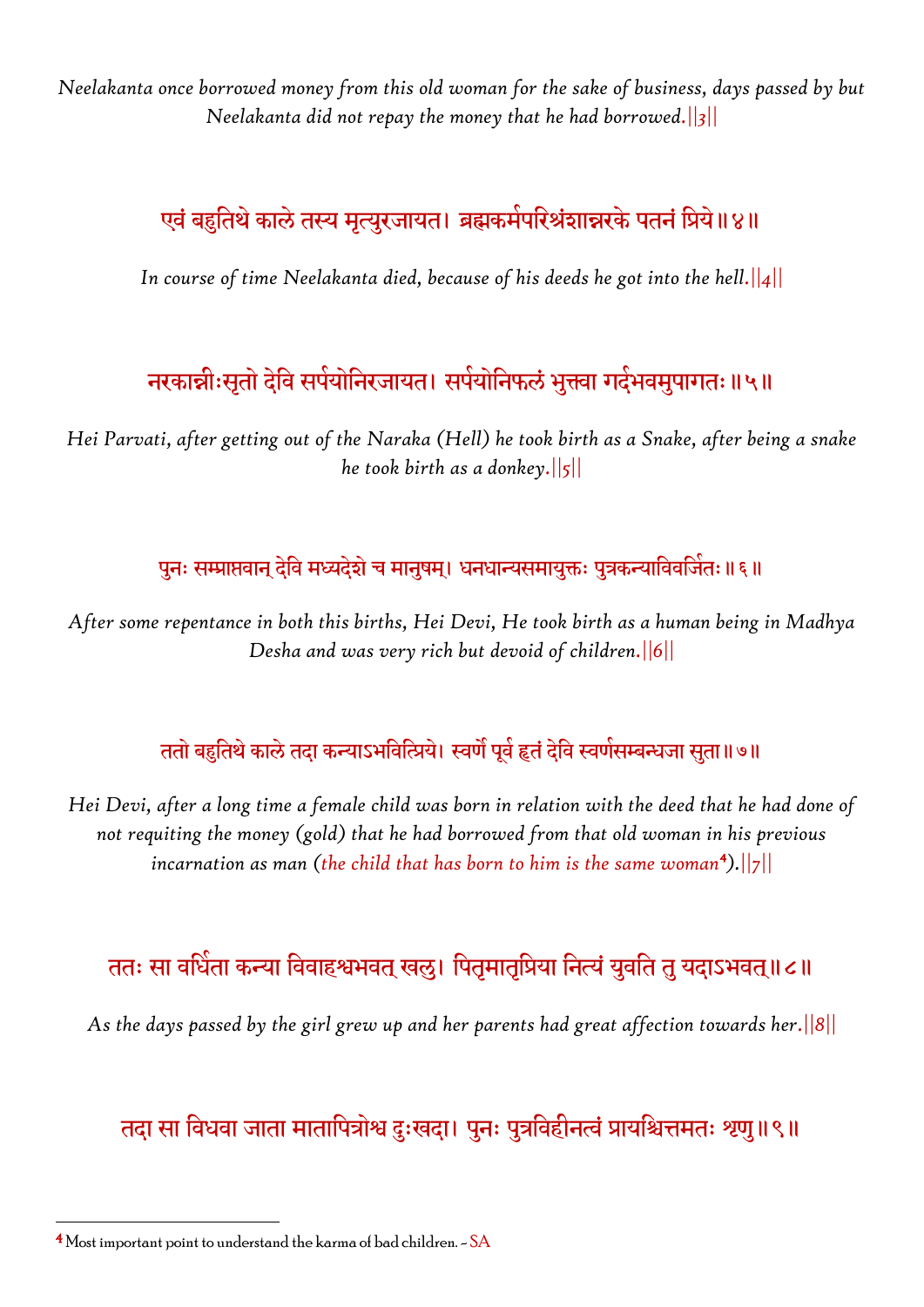*She got married and attained widowhood in a short period of time which made her parents anguished. Since his daughter was a widow his desire of getting a grandson too got diminished. Now listen to the atonements,||9||*

# सूर्यमन्त्रस्य जाप्येन लक्षमेकं वरनने। पार्थिवस्याचेनं सम्यक् त्र्यम्बकेति ततो जपेत्॥१०॥

Hei Parvati, to cleanse the bad karma he has to chant Surya mantra for 1 Lakh<sup>5</sup> times and should *worship lord Shiv made out of clay and chant triyambaka mantra*<sup>6</sup> *||10||*

#### होमं च कारयेद्धीमान् शतब्राह्मणभोजनम्। पायसं शकेरायुक्तं कारयेद्विधिपूर्वकम्॥११॥

*After this perform havan with the help of learnt Brahmins and offer lunch to 100 Brahmins which includes Paayasa (Khir, a kind of sweet pudding).||11||*

## ततः कूपतडागौ च वापिकां च महापथे। एवं कृते न संदेहो वंशलाभो वरानने॥१२॥

Then install wells, reservoirs and other kinds of water sources<sup>7</sup>, Hei Devi, by doing this his linage *will definitely continue.||12||*

### यदा न कियते देवि तदा वंशो न जायते॥१३॥

*If in case he fails to do all these, his lineage will not prosper.||13||*

## इति श्रीकर्मविपाकसंहितायां भरणीनक्षत्रप्रथमचरणप्रायश्चित्तकथनं नामाष्टमोध्यायः॥८॥

#### Thus ends the 8<sup>th</sup> Chapter of Karma Vipaaka Samhita containing Atonement's for Bharani Nakshatra 1st Charan.

1

<sup>5</sup> 1 Lakh means 100, 000.

 $^{\rm 6}$  Triyambakam yajaamahe sugandim pusti vardhanam urvaarukamiva bhandhanaan mrityor mukshiyamaamritaat  $\parallel$  $7V$ ery important clue for remedial astrology.  $-SA$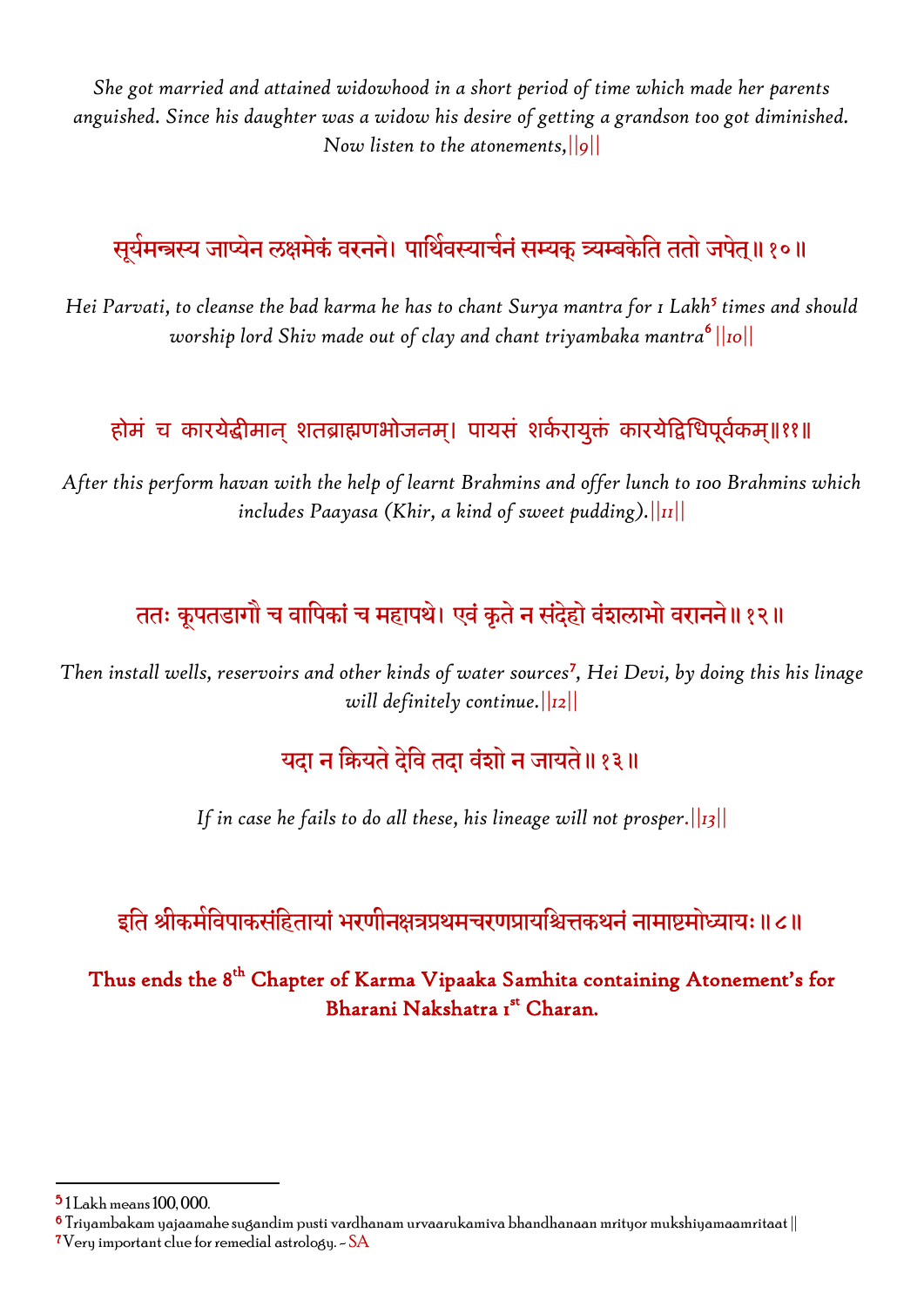### अथ नवमोऽध्याय:॥९॥

#### Chapter 9

### ईश्वर उवाच॥

# अथ द्वितीये वक्ष्यामि भरण्याश्चरणे प्रिये। तस्य सर्वं प्रवक्ष्यामि यत्कृतं पूर्वजन्मनि॥१॥

*Lord Shiva says*

*Now I will tell you the details of karma done in the past incarnations of nativity of human beings in Bharani 2nd Charan.||1||*

# अयोध्यापुरतो देविकोशमात्रे प्रदक्षिणे। जानकीनगरे रम्ये द्विजश्चासीत स तस्करः ॥२॥

*Hei Devi, a Krosha*<sup>8</sup> *far towards South of Ayodhya puri there is a beautiful town called Jaanaki, their lived a Brahmin thief.||2||*

# ब्रह्मकमेपरिभ्रष्टो मद्यपानरतः सदा। स वेश्यानिरतो नित्यं पत्नी तस्य पतिव्रता॥३॥

*He had given his brahma karma (daily religious ritual) and always interested in harlot and drinking liquor, His wife was a chaste woman.||3||*

# पतिभक्तिरता नित्यं देवपूजासु तत्परा। एकदा ब्राह्मणोऽप्येकः क्षुधातौ दुबेलः प्रिये॥४॥

# अन्नं च याचयामास लम्पटं प्रति वत्सले। दुर्वश्चावद्द्देवि भिक्षुकं प्रति दुर्बलम्॥५॥

*She was very obedient to husband and was always engrossed in puja. Hei Parvati, once a helpless Brahman who was hungry and weak came in search of food, the former characterless Brahman saw him and spoke wickedly on him.||5||*

# आत्मघातः कृतस्तेन दुर्बलब्राह्मणेन च। ततो बहुतिथे काले मरणं तस्य चाभवत्॥६॥

**.** 

 $8$  Krosha was a measurement used in India before the introduction of Imperial and metric measurements, 1 Krosha = 3.0576 kilometers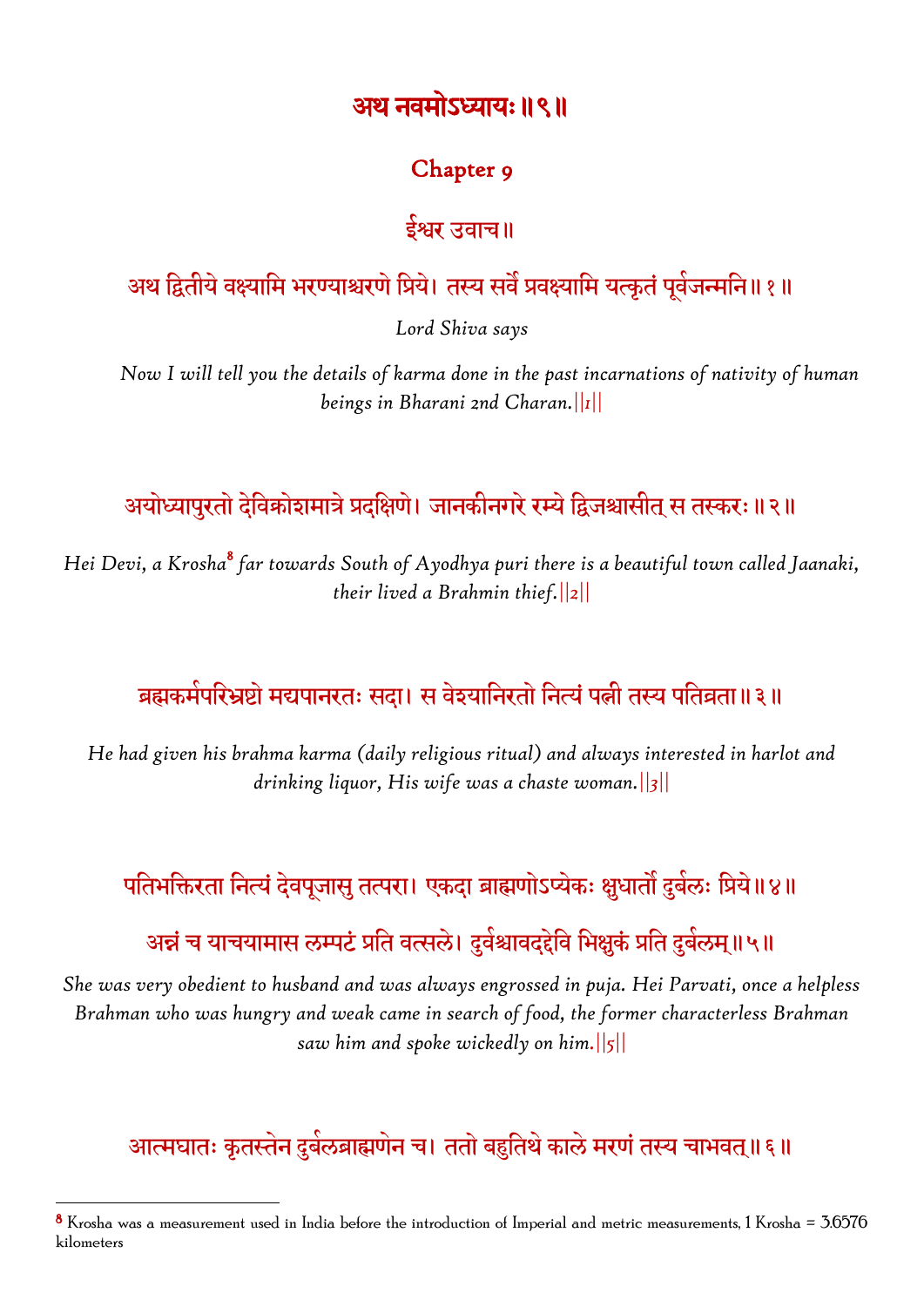*The helpless Brahman committed suicide. After a long time the wicked Brahman too died.||6||*

# पातिव्रत्येन तत्पत्न्याः सत्यलोकं जगामसः।बहुवर्षसहस्त्राणि स्वगौ वासोऽभवत्प्रिये॥७॥

*Because of virtue his wife went to Satya Loka. Hei Devi, her righteous deeds made him attain Swarga Loka and stayed there for thousands of years.||7||*

# ततः पुण्यक्षयं जाते मत्येलोके स मानुषः।पूर्वपापफलांद्देवि पुत्रकन्याविवजितः॥८॥

*The virtues which made the wicked Brahman attained Swarga Loka started to languish and finally he took birth as a human being, Hei Devi, because of the bad karma that he had done in the past he is devoid of daughters in the present birth.||8||*

## तदुद्देशेन मरणं ब्राह्मणस्याभवत् पुरा। मद्यपानं कृतं तेन ततः कुष्ठी प्रजायते॥९॥

*Because of his wicked behavior the poor Brahman committed suicide. Since he was drunk he now suffers from Leprosy.||9||*

## तस्य शान्ति प्रवक्ष्यामि यतः पापात्प्रमुच्यते। गायत्रीमूलमंत्रेण लक्षं जाप्यं प्रयत्नतः॥१०॥

*To be freed from this deeds, as atonements he has to chant Gayatri mula mantra for 1 Lakh times||10||*

## दशांशहिमः कत्तेव्यो विप्राणां भोजनं शतम्। विधिवत्प्जयेद्देवि कपिलां स्वर्णभूषिताम्॥११॥

## दद्याद्विप्राय तां देवि विदुषे ज्ञानरूपिणे। अतः पुत्रः प्रजायेत रोगनाशो भवेदनु॥१२॥

*and do dashamsha (1/10th Part, i.e 10,000) havan and offer lunch to 100 Brahmans. Hei Devi, according to the law he has to donate a "Kapila Go (Cattle which is Brownish Black Color)" decorated with gold||11||to a learnt Brahman which makes him get progeny and free from diseases.||12||*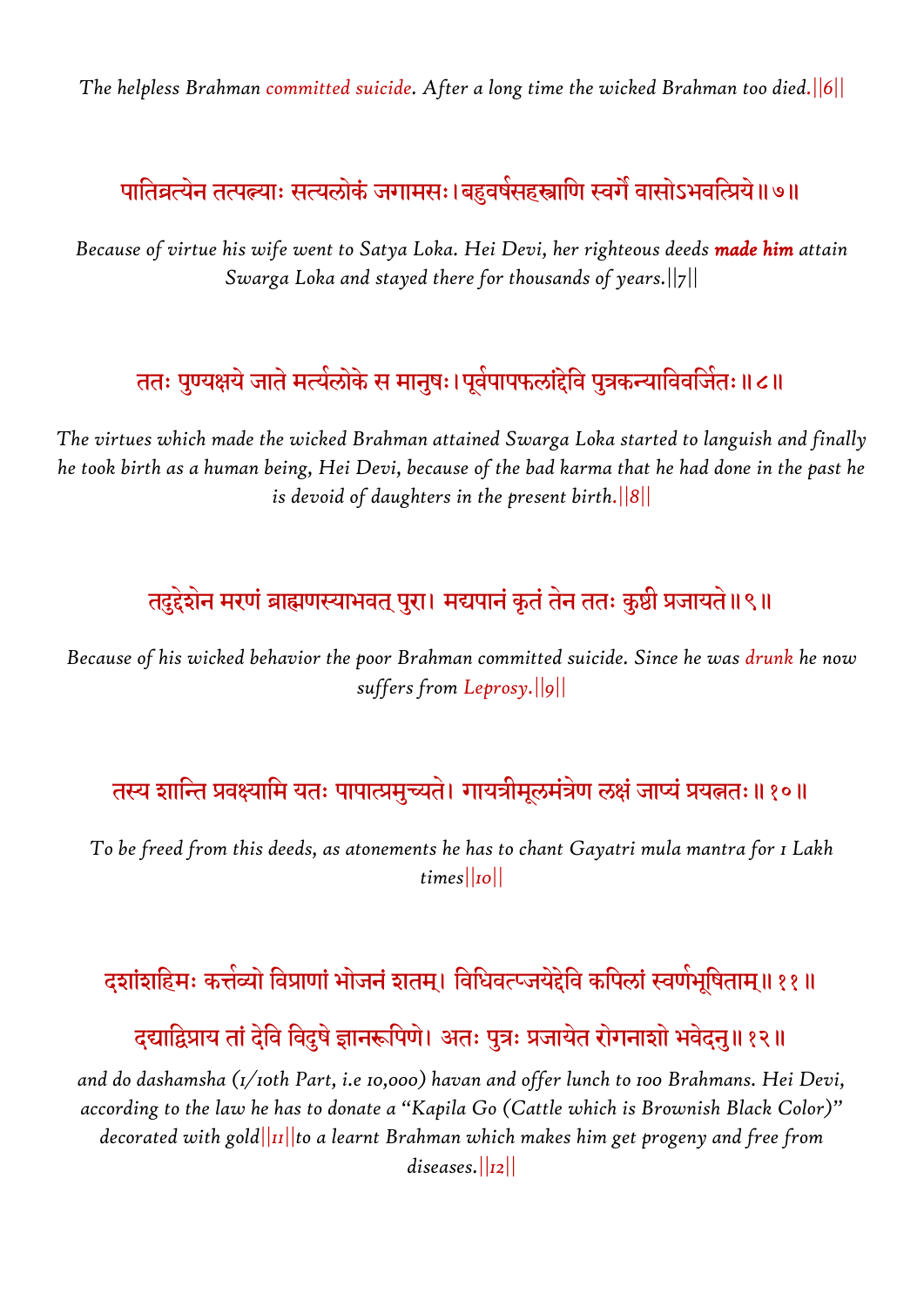इति श्रीकमेविपाकसंहितायां भरणीनक्षत्रस्य द्वितीयचरणप्रायश्चित्तकथनं नाम नवमोऽध्यायः॥९॥

Thus ends the 9<sup>th</sup> Chapter of Karma Vipaaka Samhita containing Atonement's for Bharani Nakshatra 2<sup>nd</sup> Charan.

## अथ दशभोऽध्यम्॥१०॥

### Chapter 10

शिव उवाच॥

# एको वर्णिग्जनो देवि काकुत्स्थनगरे शुभे। अग्निकोणे शिवपुरे योजनार्द्धप्रमाणके॥१॥

*Lord Shiva says*

*Hei Devi, There was a Vaishya in a city called Shiva Pura towards Aagneya direction of Kaakutsya Nagara spread over an area of 2 Krosha.||1||*

## धनाढयो ह्मवसद्देवि वैश्यवृत्तिरतः सदा। विक्रयं कुरुते देवि गुडमन्नं रसादिकम्॥२॥

*He was rich and was a successful businessmen, used to sell Jaggery, Rice, Juices etc.,||2||*

# एकस्मिन् समये देवि गुडमादाय चाध्वाने। वृषभं भारसंपन्नं करोति स वरानने॥३॥

*Hei Parvati, Once he was walking on a street with an Ox carrying Jaggery on its back, the Ox was unable to bear the weight.||3||*

# भारेण पीडितोनड् वान्मृतः पंधिगतदिवि। न ज्ञातं तेन वै पापं वृ । ॥४॥

*As they were moving, the Ox fell on the way and died because of the weight. The Vaishya was not at all aware of the paapa karma that he had acquired.||4||*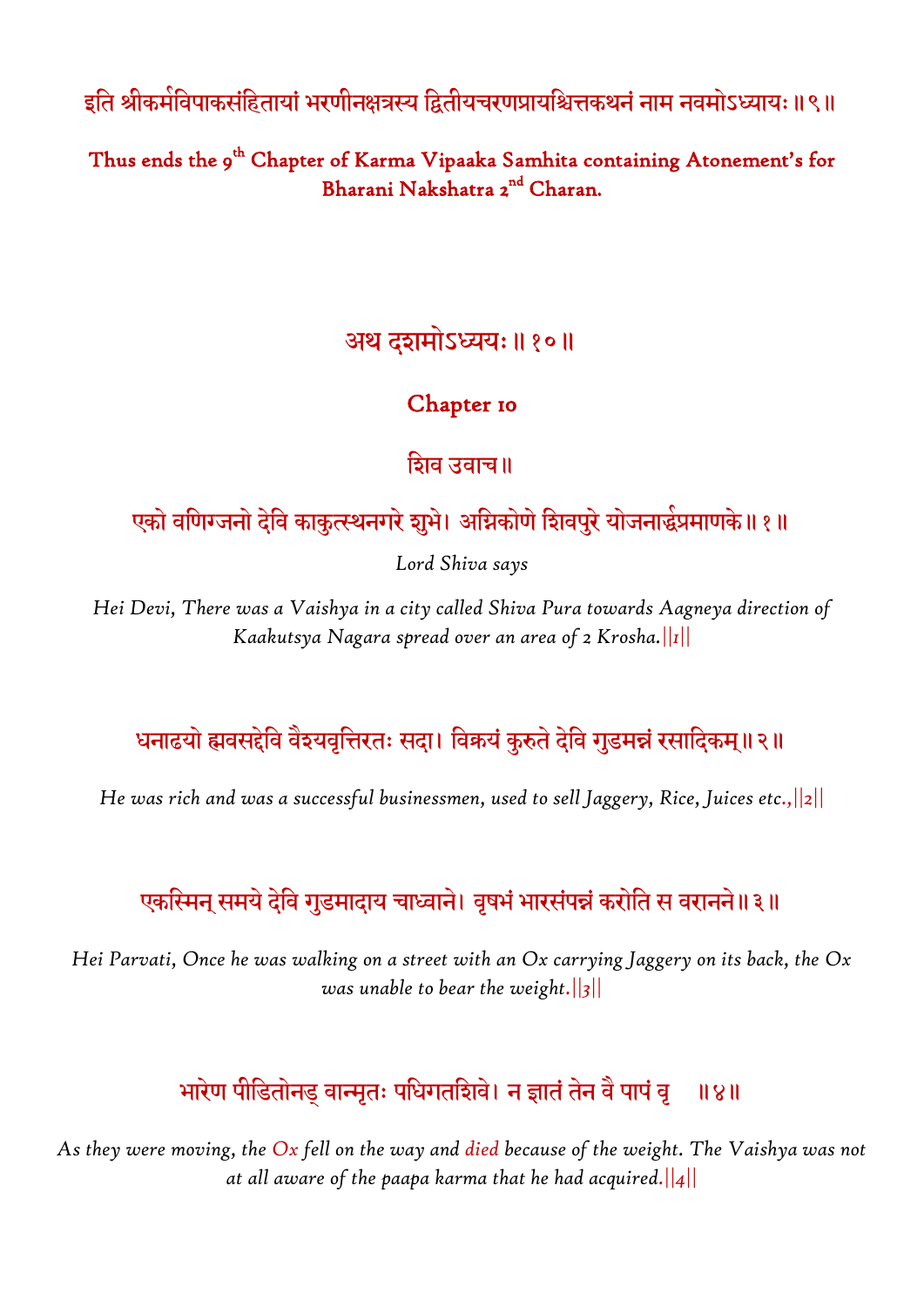## एवं बहुतिथे काले बिल्वमङ्गलके पुरे।वैश्यस्य मरणं जातं सरय्वां सह भायेया॥५॥

*As the days passed by the Vaishya and his wife died in the banks of Sarayu nadhi in Bilvamangala Nagara.||5||*

## स्वर्गलोके गतौ द्वौ चतौ तु क्षेत्रप्रभावतः। षष्टिवर्षसहस्त्राणि स्वगै भुक्तं शुभंफलम्॥ ६॥

*Since their death happened in a sacred pilgrimage land because of its virtue both attained Swarga Loka and enjoyed excellent results for 60,000 years.||6||*

## ततः पुण्यक्षये जाते मत्येलोके वरानने। अवन्तिनगरे जातौ धनधान्यसमन्वितौ॥७॥

*Hei Parvati, the punya languished soon and both took birth in Avanti Nagara in Ujjain blessed with richness.||7||*

# मध्यदेशे विशालांक्षि पूर्वकमेफलेनहि। पुत्रो न जायते देवि गभेपातस्तथा शिवे॥८॥

*And because of the influence of bad karma they took their birth in a place called Madhyadesh and will not beget male issues or will abort. Hei Devi,|8||*

## कन्यका वै प्रजायेत वारं वारं वरानने। शरीरे च ज्वरोत्पत्तिमेध्यमा च प्रजयते॥९॥

*or she will deliver female children again and again. Hei Varaanane, and feels to be feverish always.||9||*

## प्रायश्चित्तं प्रवक्ष्यामि पूर्वपापविशुद्धये। सुवर्णस्य वृषं शुभ्रं पलपञ्चमितं तथा॥१०॥

*To cleanse the bad karma, I will tell you the atonements to be performed. A beautiful statue of Ox should be made out of 20 tole of Gold.||10||*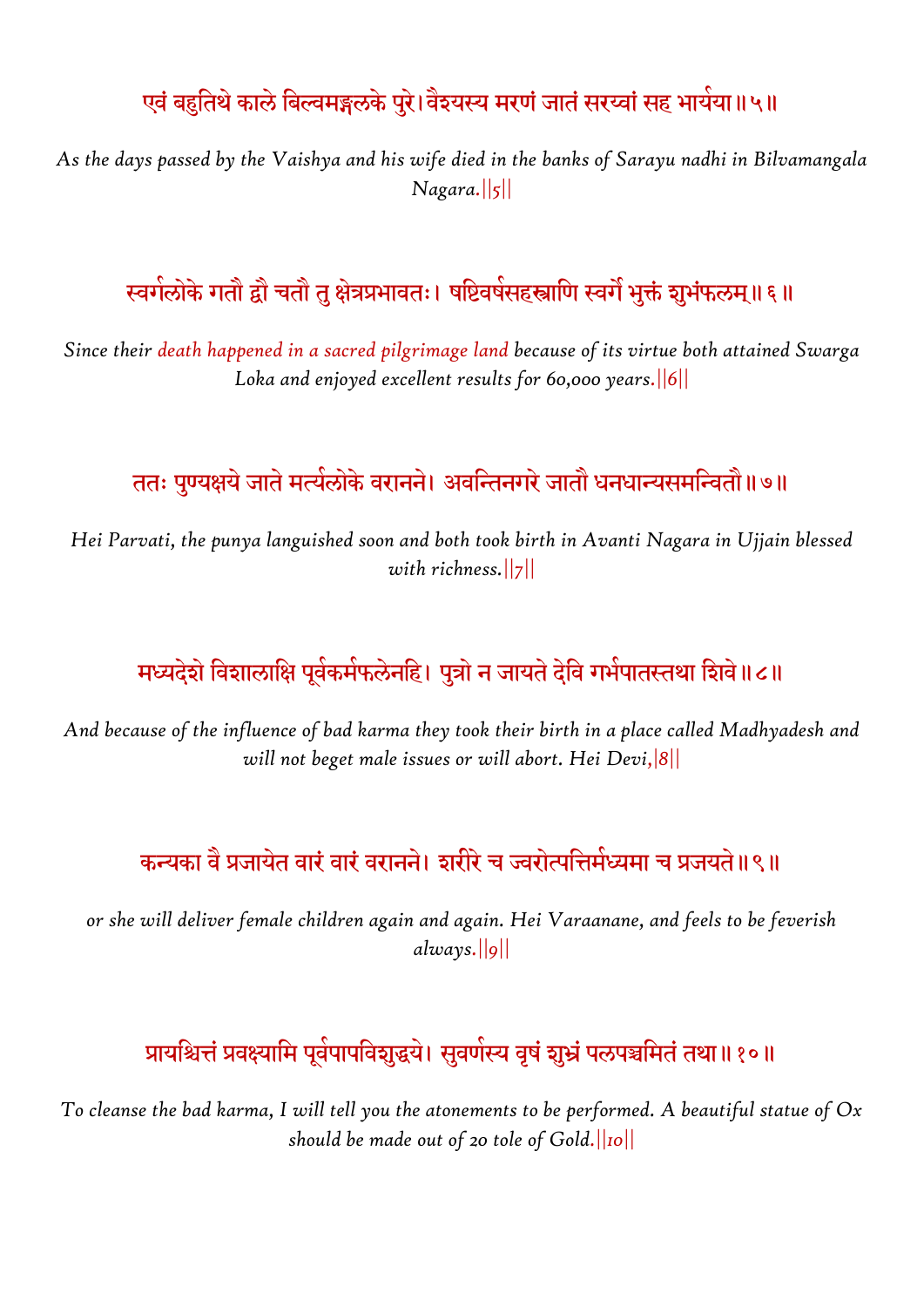## प्रतिमां कारयेद्देवि वृषमेकं विभूषितम्।प्रपूज्य शिवमन्त्रेण वैदिकेन यथाविधि॥११॥

*Hei Devi, worship the Ox statue with Veda mantras of Shiva accordingly do the puja.||11||*

### प्रदद्याद्विदुषे तस्मै ज्ञानिने शुद्धबुद्धये। नमः शिवाय मन्त्रेण लक्षजाप्यं प्रयत्नतः॥१२॥

*Donate it to a scrupulous Brahman who is well versed in vedas and chant "Namah Shivaaya" mantra for 1 Lakh times.||12||*

## रोगतो मुच्यते देवि नात्र कार्या विचारणा॥१३॥

*Hei Devi, this gives him relief from disease without any doubt.||13||*

इति श्रीकर्मविपाकसंहितायां भरण्यस्तृतीयचरणप्रायश्चित्तकथनं नाम दशमोध्यायः॥१०॥

Thus ends the 9<sup>th</sup> Chapter of Karma Vipaaka Samhita containing Atonement's for Bharani Nakshatra 3<sup>rd</sup> Charan.

# अथ एकादशोऽध्याम्॥११॥

#### Chapter II

#### इश्वर उवाच॥

श्र्णु देवि वरारोहे नृणां कमेविपाकजम्। प्रवक्ष्यामि नसंदेहो यदि ते श्रवन् मतिः॥ १॥

*Lord Shiva Says*

*Hei Devi, I will now tell you the karma Vipaaka of Human Beings. Listen to it without doubting it.||1||*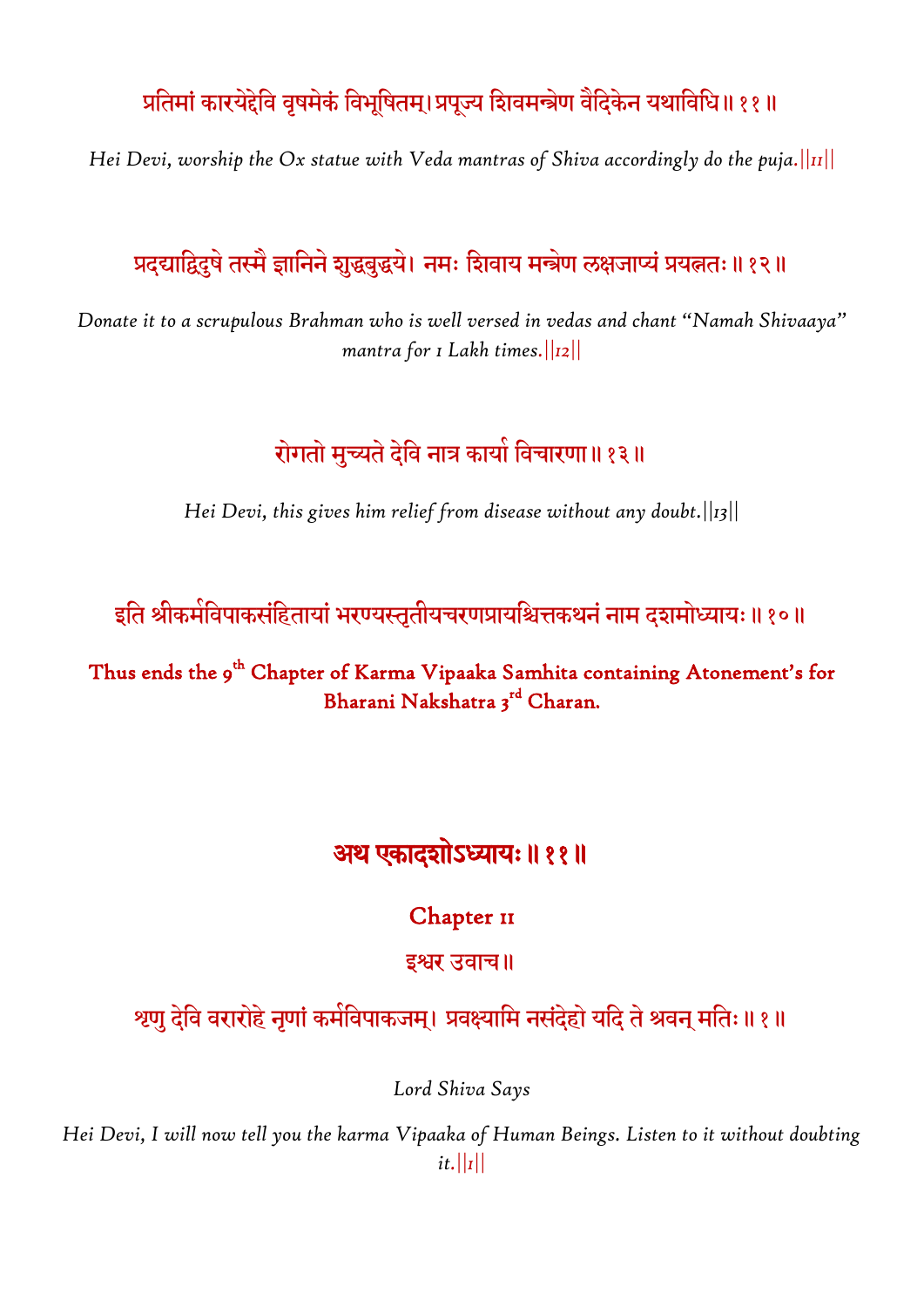## उत्तरे चाप्ययोध्यायास्ततः कोशत्रयोपरिं। तत्र तस्थै च भो देवि लोकशमौति नामतः॥२॥

*Towards North of Ayodhya 3 Krosha far, their lived a Brahmin called Loka Sharma.||2||*

## तस्य पत्नी शुभाङ्गी वै लीलानाम्नीति विश्रुता। ब्राह्मणः कमेविष्टो व्याधरूपो वरानने॥३॥

*His wife was a beautiful and attractive in appearance, Leela was her name and she was famous there in. Hei Varaanane, he was not interested in doing his daily rituals and like a hunter||3||*

### मृगानू सबालकानू हत्वा पक्षिणो विविधानपि। पत्नीयुक्तस्तु बुभुजे तुतोष बहुधा तदा॥४॥

*with his children he used to hunt different kinds of birds and eat them with his family.||4||*

### तस्य पत्नी महादुष्टा मुखरा चञ्चला तया। परपुंसि रता नित्यं धमेकमेविवजिता॥५॥

*His wife was a wicked and wayward woman always interested in other men and had abandoned all her religious deeds.||5||*

## एवं सर्वं वयो जातंं वृद्धे सति वरानने। मरणं तस्य वै देवि स्वपुरे सपेतथा॥६॥

*Hei Devi, as the days passed by, both got old and Loka Sharma died in the same town because of Snake bite||6||*

### पत्नी चैव तदा तस्या दुष्टा वै व्यभिचरिणी। उभौ च नरके यातौ स्वकमेवशतः प्रिये॥७॥

*and his unchaste wife too died within few days. Hei Devi, both went to a dreadful hell because of their bad deeds.||7||*

#### कुम्भीपाके महाघोरे नानानरकयातनाम्। भुक्त्वा बहु सहस्त्राणि पुनजांतश्च सूकरः॥८॥

*Kumbipaaka was its name and was terrifying; they were inflicted with several kinds of punishments in the hell for several thousands of years and took birth as swine||8||*

### योनिं च सूकरीं भुक्त्वा बिडालत्वं पुनः प्रिये। ततो बिडालयोनिं च भुक्त्वा गृध्रस्ततो।स्भवत्॥९॥

*after taking birth as a swine took birth as cat then as a Grudhra (an Eagle).||9||*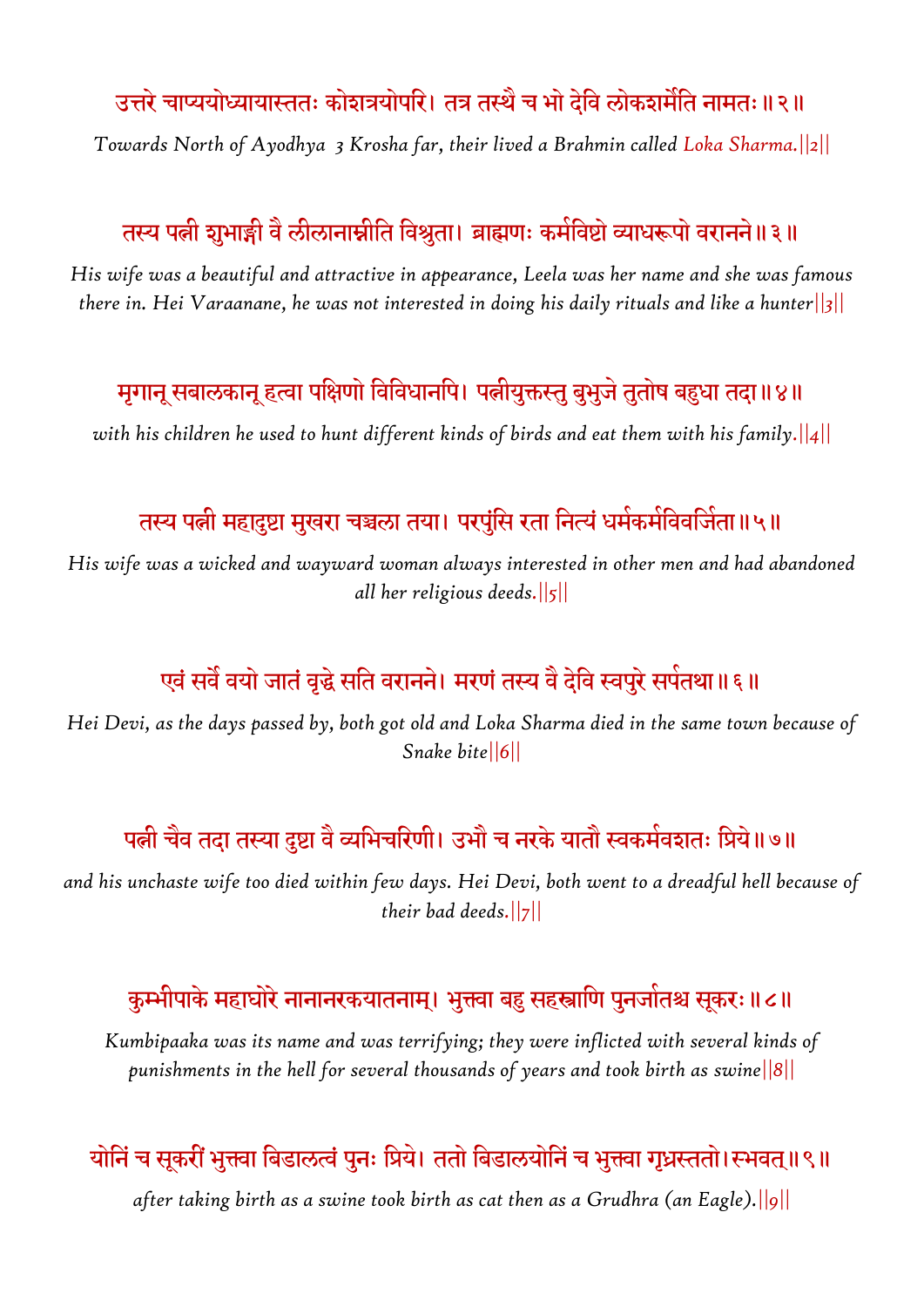# पुनः कमेवशाद्देवि मानुषत्वं ततोऽभवत्। इह लोके वरारोहे पूर्वकमेप्रभावतः ॥ १०॥

*Hei Devi, because of the previous karmas he took birth as a human being on this Earth.||10||*

## मृतवत्सा भवेन्नारी पुत्रश्चैव न जीवति। बहुरोगो भवेद्देवि प्रपीडितः॥११॥

*His wife used to deliver dead children and is not able to beget a son too. She was always ill and suffered from fever.||11||*

## पूर्वजन्मकृतं पापमिह जन्मनि भुज्यते। इह लोके कृतं कमे जन्मजन्मनि भुज्यते॥ १२॥

*The effects of bad karma done in the previous incarnation has to be experienced in the present birth and the karmas that we perform in the present birth will show its effects in the succeeding births.||12||*

#### अथ शान्तिं प्रवक्ष्यामि श्रणु त्वं गिरिजे मम। वंशगोपालमन्त्रेण लक्षजाप्यं वरानने॥१३॥

*Hei Parvati, I will tell the atonements now. Hei Devi, Vamsha (Santaana) Gopala mantra has to be chanted for 1 lakh time||13||*

### दशांशहोमः कतेव्यो विप्राणां भोजनं शतम्। मन्त्रं च तत्प्रवक्ष्यामि कृष्ण मंत्रमनुत्तमम्॥१४॥

*and perform havan for 1/10th part of it, then offer lunch to 100 Brahmans. The mantra is a sacred Krishna mantra.||14||*

# येनजाप्येनभोदेवि षीघृं पुत्र मवाप्स्तुति।ओम् देवकीसुत गोविन्द वासुदेव जगत्यते॥१५॥

*By chanting this mantra the couple will definitely beget children (son). The Santana Gopaala mantra is as follows – "Om Devakisuta Govinda Vaasudeva Jagathpathe||15||*

#### ततो वै स मृगान् कृत्वा मृगबालान् सपक्षिणः। स्वर्णपञ्चपलेनैव मृगान् कृत्वा सबालकान्॥१६॥

*Dehime tanayam Krishna twaamaham sharanaagatam" (Hei Devakisuta, Hei Govinda, Hei Jagathpathe, bless me with a son, Hei Krishna, I surrender myself to you). Parvati, Then he has to make statues of the animals and birds with their young ones.||16||*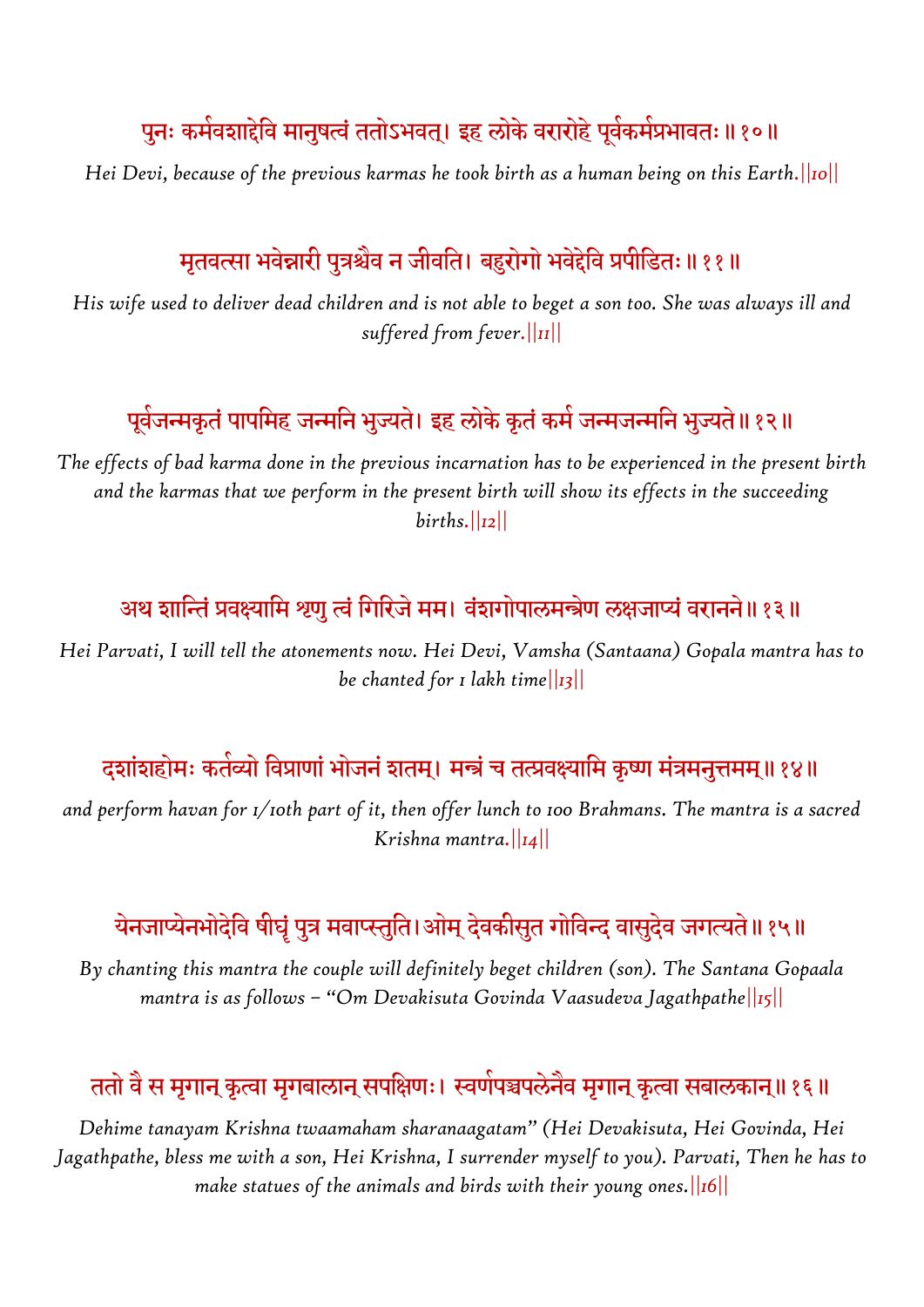# रौप्यस्यैवं वरारोहे पक्षिणः पञ्च कारयेत्। पूजनं विधिवत् कृत्वा संप्राथये परमेश्वरम्॥१७॥

*The statue of animals and its young ones should be made out of 5 Pala of Gold. Hei Varaanane, Then 5 birds and its young ones with silver. ||17||*

### स्त्राष्टा त्वं सर्वलोकानां सर्वकामप्रदः सताम्। देवदेव जगन्नाथ शरणागतवत्सल॥ १८॥

*Then the statues has to be worshipped according to the law and offer prayers to Lord Shiva as he is the creator of the Universe and assign responsibility for the people who are apt. ||18||*

## त्राहिमां कृपया देव पूर्वकमेविपाकतः। एवं संपूज्य देवेशं ततो विप्रं प्रपूजयते॥१९॥

*Hei Devadeva (God of Gods), Hei Jagannatha (Protector of the World), Hei Sharanaagavatsala (Saviour of the people), redeem me from all my bad karmas of the preceding births.||19||*

## सुवर्णन वरारोहे अश्वादिवाहनेन वै। प्रतिमामपेयेद्देवि विप्राय ज्ञानरूपिणे॥२०॥

*Then do puja to the Brahmans who are present over there. Hei Varaanane, along with Gold donate chariot and horses||20||*

## वापिकां कूपखातं च पथि मध्ये वरानने।

## प्रकरोति यदा देवि तदा पुत्रः प्रजायते॥ रोगात्प्रमुच्यते देवि जीवेत् पुत्रो न संशयः॥२१॥

*with all the statues worshipped to a learnt Brahman. Hei Parvati, then should install wells, reservoirs etc.||21||*

## इति श्रीकर्मविपाकसंहितायां भरण्याश्चतुर्थचरणप्रायश्चित्त्कथनं नामेकादशोऽध्यायः॥११॥

*By doing this they will be blessed with son, Hei Devi, also get relived from diseases and their son will be long lived.||22||*

#### Thus ends the 9<sup>th</sup> Chapter of Karma Vipaaka Samhita containing Atonement's for Bharani Nakshatra 4st Charan.